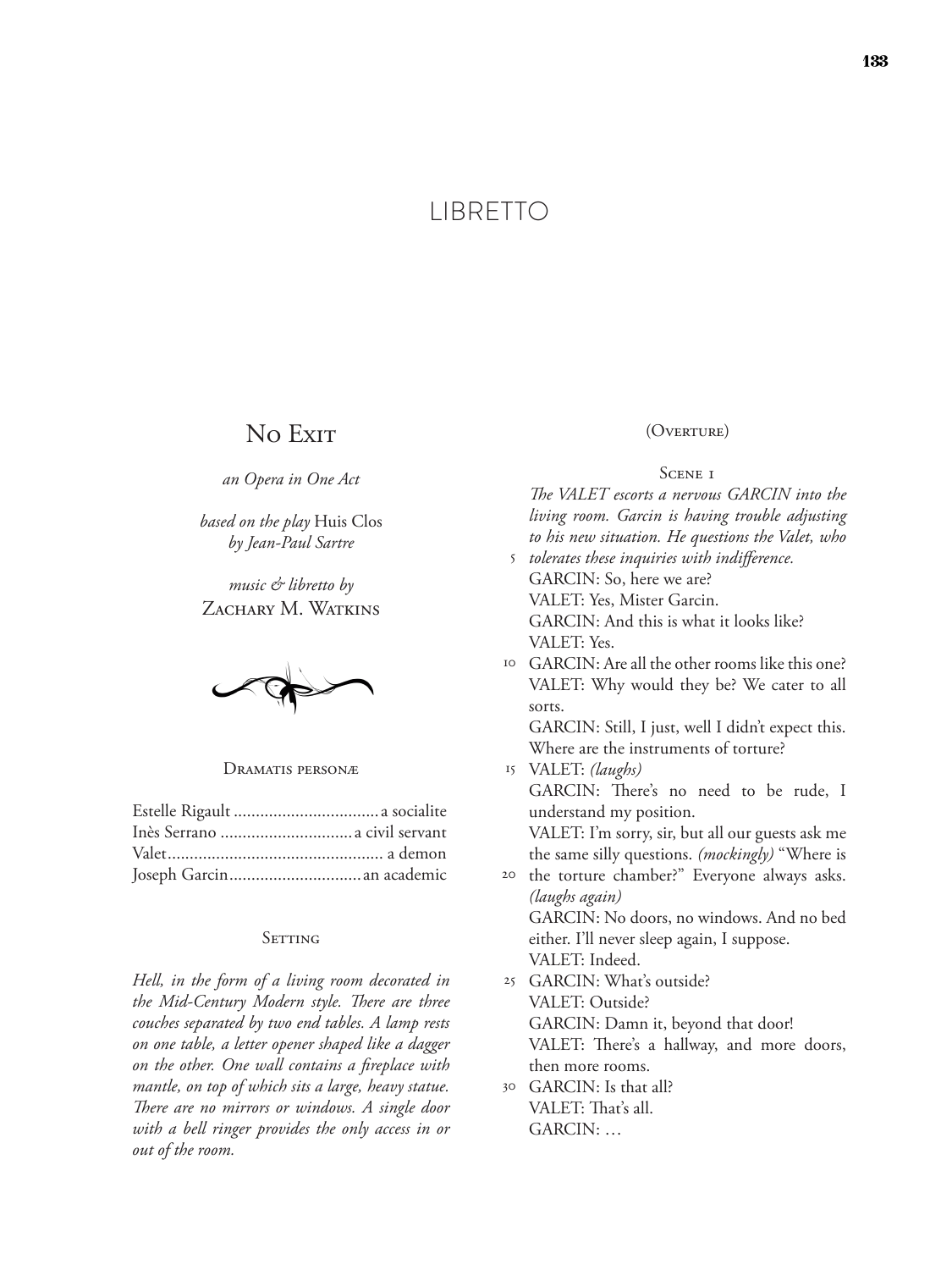VALET: Very well, sir, if you don't need me anymore, I'll be off. *(starts to leave)*

GARCIN: What? You're going? But, what's 35 that? *(points at the doorbell button)* A bell? And if I ring, you'll come back?

VALET: Well, yes, if it's working. You can never be sure about that bell.

GARCIN: Wait! *(picks up the letter opener)* 40 What's this?! VALET: Can't you see—it's just a letter opener. GARCIN: Oh! We get mail here?? VALET: Of course not. *(Exits)*

GARCIN: Then, what's the point of it? 45

### SCENE<sub>2</sub>

*Garcin paces the room. He tries to open the door, but it is locked. He rings the bell, but there is* 

*no sound. He tries to move the statue above the*  50 *fireplace and can't. Finally, he sits down. The Valet enters with ESTELLE and INÈS. Estelle sees Garcin seated on one of the couches and shrieks in fear. The three begin getting to know each other* 

*and are uncomfortable with their circumstances.* 55 ESTELLE: No! Don't look up! I know your face is gore! GARCIN: *(looks at Estelle)*

ESTELLE: What?! But, I don't know you?

- GARCIN: I'm not your torturer, madam. 60 INÈS: Where's Florence? ESTELLE: Who? INÈS: Florence, where is she? VALET: Nobody else is coming, madam.
- GARCIN: You mean it's just the three of us? 65 VALET: *(nods)* ESTELLE: I guess that we should introduce ourselves. My name's Rigault—Estelle Rigault. INÈS: I'm no madam; I'm not married. Inès
- Serrano. 70 GARCIN: I'm Joseph Garcin, an academic. ESTELLE: My, how distinguished! And very honorable.

INÈS: *(to Valet)* I assume there's no 75 entertainment? Not even a mirror to watch ourselves in!

VALET: You can watch the Earth, so long as they're thinking of you.

*(Estelle, Inès, and Garcin all look to where the Valet is pointing.)* 80

ESTELLE & GARCIN: And what about the heat?

VALET: *(dismissive)* What about it? *(Exits)*

ESTELLE: So…I suppose you two are also… you know? 85

- INÈS: Yes, last Thursday. How about you? ESTELLE: I'm very recent—just yesterday. And you, Mister Garcin? GARCIN: I'd say about a month.
- ESTELLE: Do you have anyone left behind? 90 Anyone left on Earth who still thinks of you? GARCIN: Yes, my wife. ESTELLE: Oh, she must miss you very much. GARCIN: *(becoming irritated)* Not exactly.
- INÈS: *(to Estelle)* Did you suffer much? How 95 did it happen? ESTELLE: Not too badly for pneumonia. You? INÈS: The gas stove sprang a leak while I was asleep.
- ESTELLE: And you, Mister Garcin? 100 GARCIN: Twelve bullets in my chest. ESTLLE: Oh my!

GARCIN: I'm sorry. Look, I want to take some time to think about my life and what I've done that's brought me here. 105

ESTELLE: Brought you here? Just where do you think we are?

### SCENE 3

*Estelle, Inès, and Garcin argue about why they've*  110 *been put in the same room together and whether they should even be in Hell at all. Estelle is in denial, Garcin less so, but Inès is cruel and forceful with her realism. (TRIO)*

ESTELLE: Really now, I can't imagine why 115 they'd put us all together; it doesn't make sense. INÈS: What do you mean?

ESTELLE: I'm looking at us all and thinking we're going to live together? It's so absurd.

GARCIN: It's pure luck, I'd guess, some fluke 120 of random chance.

INÈS: Oh really? A mere fluke? By chance? And it's by chance that the room is furnished as we see it? That statue on the mantle? What

about the heat? It's all down to the last detail! ESTELLE: You think it's all arranged beforehand? 125

INÈS: They've put us together deliberately.

ESTELLE: You think it's not mere chance you and you, personally, are sitting opposite me? INÈS: They've put us together deliberately, 130

forever.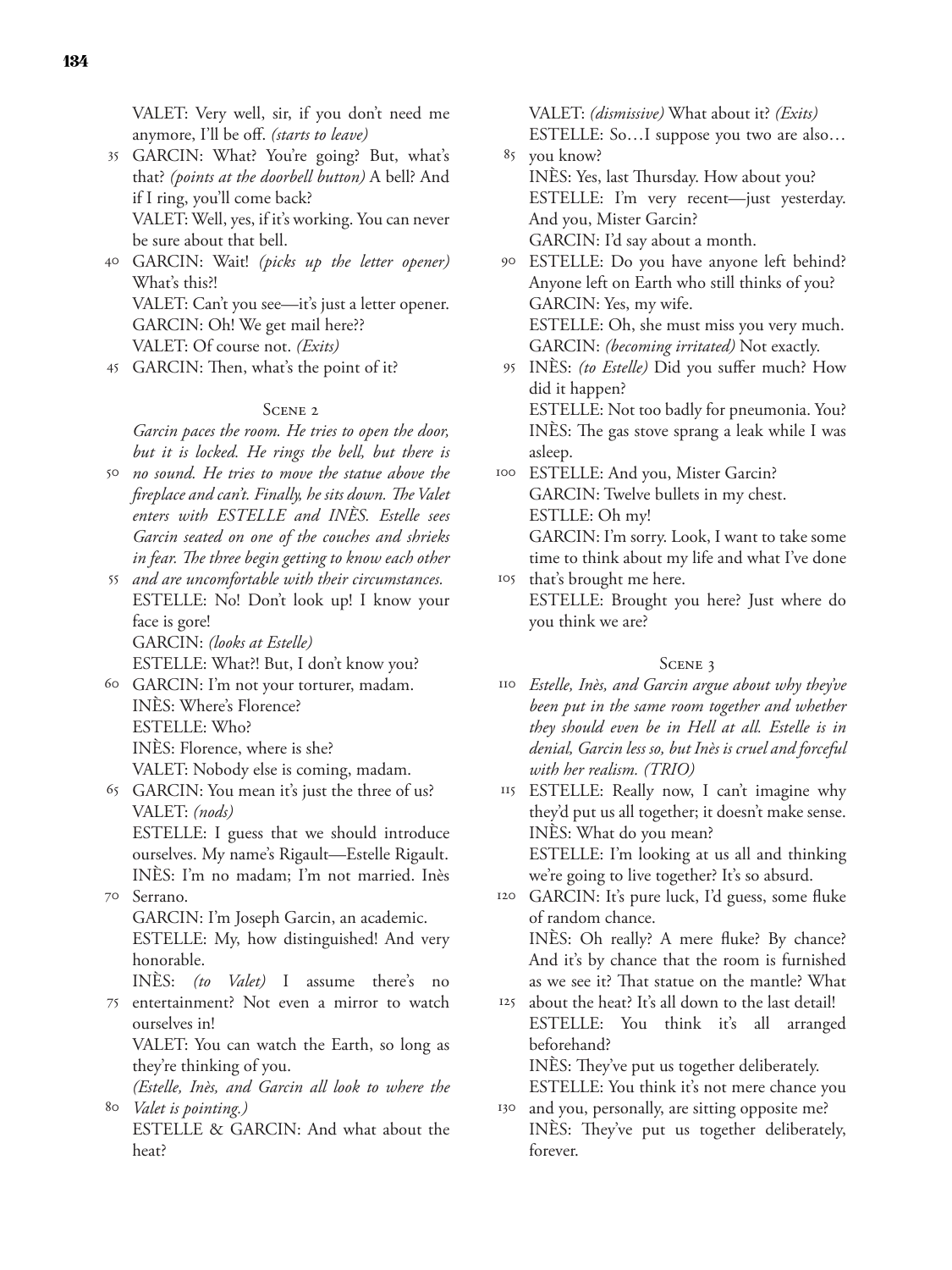ESTELLE: I never could stand the idea of anyone expecting something from me. It always

- makes me want to do just the opposite—I 135 always do the opposite. INÈS: Well, do it! Do it if you can. You don't even know what they expect, but do it if you can.
- GARCIN: Now look, why are we all here? You 140 seem to know something we don't. You'd better tell us right now!

INÈS: But I know nothing, absolutely nothing! I'm as much in the dark as you are.

ESTELLE: Well I shouldn't be here at all! My 145 husband was old enough to be my grandfather, but for six years I was a faithful wife. Then one day I fell in love with another man. He wanted us to elope, but I told him, "no." Then I caught

pneumonia, and now I'm here. That can't be 150 enough to damn me for eternity. GARCIN: Exactly! I edited a pacifist newspaper. I'm a man of principle. And when war broke out, I refused to fight. The government came

after me when I ran. They caught me at the 155 border and executed me by firing squad! ESTELLE: *(to Inès)* You see? They've made a mistake!

INÈS: Now look, we are criminals, murderers, all three of us—we're in Hell! 160

- ESTELLE: Stop, for heaven's sake! Be silent, I demand that you stop saying all these lies! INÈS: In Hell, damned souls, that's us! In Hell, damned souls, that's us, all three!
- GARCIN: Keep your goddamned mouth shut, 165 woman! I mean it! Stop right now, don't you utter one more word! INÈS: Wait! Now I understand. Each of us will be the torturer of the other two!!
- GARCIN: No. I will never be your torturer. It's 170 very simple: *(points to each couch in turn)* you sit there, you sit there, I'll sit here, and we won't say a word.

ESTELLE: Must I be quiet too?

GARCIN: What did I just say?! Are we agreed? 175 ESTELLE & INÈS: Agreed. GARCIN: In that case, goodbye.

### SCENE 4

*The three settle into their sofas. Garcin does his*  180 *best to ignore the women. Estelle fidgets; she puts on lipstick then searches her purse for a mirror* 

*which she doesn't find. Inès takes the opportunity to try and get closer to her. (DUET)*

- ESTELLE: Do you have a mirror? Any little 185 thing will do. INÈS: Don't worry, I have one here in my bag. *(looks for it)* It's gone! They must have taken it from me somehow. 190 ESTELLE: *(upset)* That figures.
- INÈS: What's the matter? ESTELLE: When I can't see myself, sometimes I wonder if I really exist.
- INÈS: Come, sit over here. I can be your mirror, and I'll be just as true. Come closer, 195

look into my eyes. ESTELLE: Oh, I'm there! But I'm so tiny; I can't see myself.

INÈS: But I can—every inch. So ask me questions, I'll be as honest as any mirror would. 200

ESTELLE: How are my lips? INÈS: They're a little bit smudgy. ESTELLE: I'll try again. *(fixes her lipstick)* INÈS: That's very good.

ESTELLE: You're sure, Ms. Serrano? 205 INÈS: Oh, please call me Inès! ESTELLE: Do I look alright? INÈS: Estelle, you're beautiful! ESTELLE: I don't make friends with women

easily, but you… 210 INÈS: I think we may be friends. I can't look away from you. And I'll be nice to you, ever so nice. And you be nice to me, too. ESTELLE: Ever so nice. 215

*Inès is rebuffed by Estelle. Embarrassed, she turns her ire full force on Garcin, who then realizes their only hope is bare their souls to each other.*

SCENE 5

ESTELLE: *(realizes Inès' true intentions)* Are 220 you really attracted to me?

INÈS: Very much.

ESTELLE: How disgusting!

INÈS: You wouldn't be disgusted if it were him. *(points at Garcin)* 225

ESTELLE: At least that would be proper. INÈS: *(at Garcin, furious)* Look at her, damn it! I know you haven't missed a word we've said. GARCIN: Leave me alone, I'm not interested

in the two of you. 230 INÈS: Maybe not in me, but what about our poor Estelle?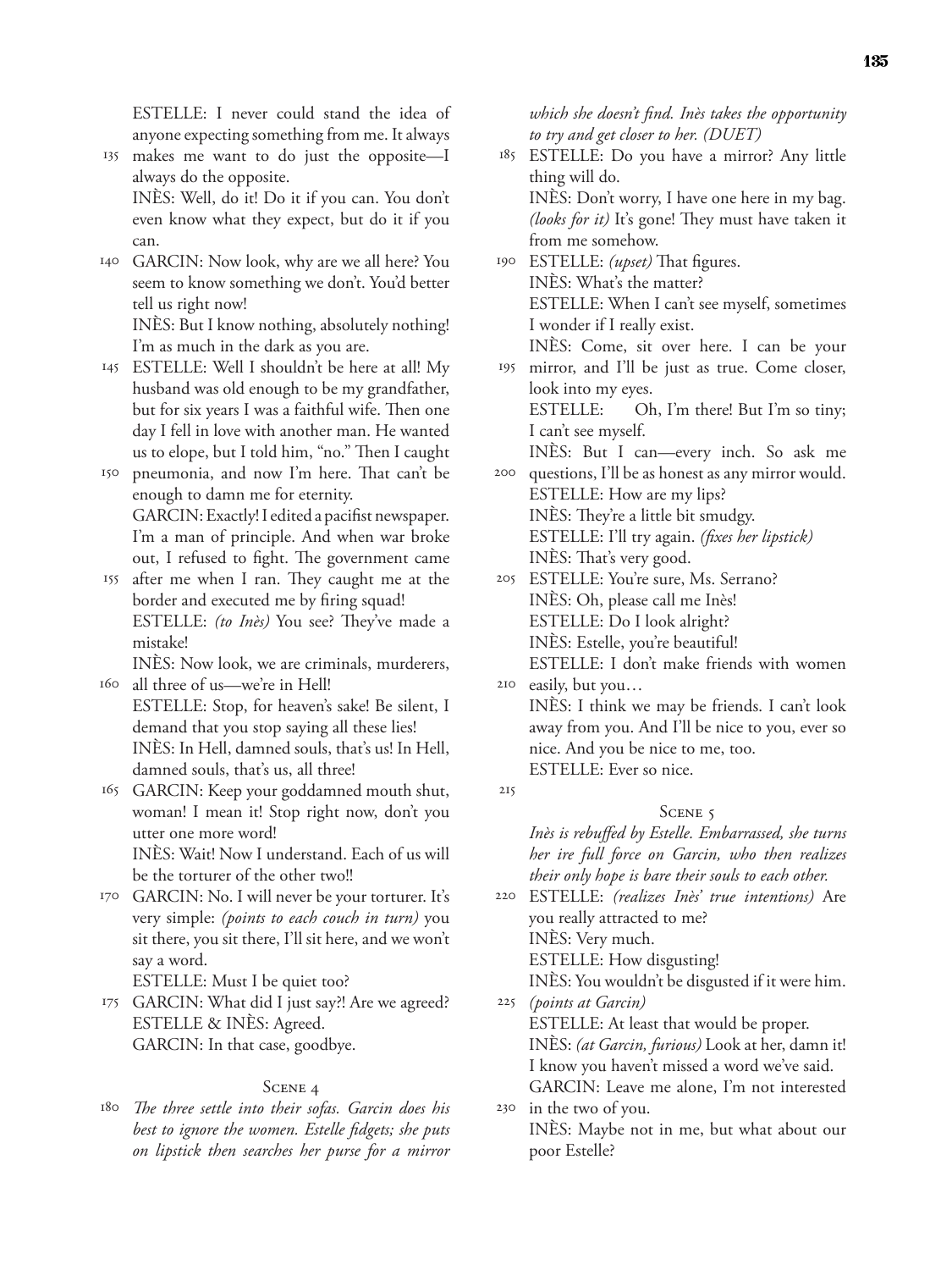GARCIN: *(at Estelle)* I told you not to speak! ESTELLE: It's not my fault! She kept pushing

me, insisted that I let her be my… my mirror. 235 Ridiculous!

GARCIN: Let's all just sit down and ignore each other.

INÈS: How utterly absurd! I feel you in my

- 240 every pore. Your silence thunders in my ears. You can nail your mouth shut, cut your tongue out, but you can't change the fact you're here. Can you stop your thoughts? I hear them ticking away like a clock—tick-tock, tick-
- tock—I'll bet you hear mine, too. You can sit 245 and sulk there on your couch, but you're still everywhere I go in this room. Everything I hear, every sound, comes to me soiled. With no mirrors, it's like you've stolen my face—just
- like you've stolen Estelle from me, merely by 250 existing. NO! Get your hands away from your face. I won't leave you in peace; I won't stand for that. I prefer to choose my Hell. I prefer to look you right in the eyes and fight it out, face to face! 255

GARCIN: Have it your own way. I suppose it was always going to come down to this. Estelle, it's time to fess up, little girl.

ESTELLE: Oh, leave me alone.

GARCIN: I warned you, I asked for peace and 260 quiet. Now, come clean—why are you really here?

ESTELLE: I already told why.

GARCIN: You've told us nothing, nothing that

265 counts. Didn't they say something to you on your way in?

ESTELLE: They didn't tell me a thing. GARCIN: They didn't tell me either, but I've got a pretty good idea.

270

### Scene 6

*Determined to avert unending conflict, Garcin and Inès confess the real reasons they are in Hell. (SHARED ARIA)*

- GARCIN: I'm here because I treated my wife 275 abominably. That's it. And I did it for years. Now that I'm dead, she suffers even more because she couldn't not love me. *(views the Earth)* There she is: they've given her back my
- <sup>280</sup> things, the coat with the twelve bullet holes. It's scarred with history. Now, won't you shed a tear, my love? Surely you'll squeeze one out? Surely

just one, for me? No? You won't, even now? Night after night, I came home blind drunk,

- stinking of wine and women. She'd waited up for me, of course, and she never cried, never uttered one single word of complaint. I often teased her; I really was just merciless. But from her? Never one tear, not one protest! I even 285
- brought one of my call girls home to live in our house. I made my wife sleep upstairs where I'm sure she heard everything. And as I and the girl stayed in bed late, I made my wife serve us our morning coffee. 290

INÈS: You brute! 295

GARCIN: Yes, a brute, it's true, but a wellbeloved brute. Yes, a brute! And that's why I'm here.

INÈS: Well, plenty of people on Earth called

- me a 'damned bitch' just for being gay but I'd be 300 surprised if that's why I'm here. I had an affair with Florence. It's a dead man's tale with three bodies. Me, and she, and he was her husband my cousin. They'd taken me in. I crept inside
- her skin, she saw the world through my eyes. 305 When she wanted to leave, he wouldn't let her go. So I tricked him and trapped him on the tracks of the train. I reminded her every day, "we killed him between us!" Then one night,

while I lay sleeping, she turned the stove on 310 and crept back into bed. GARCIN: Well, well—a damned bitch. INÈS: Well, well—a beloved brute.

INÈS & GARCIN: It's not a pretty story. Now we know! 315

### SCENE 7

*Garcin and Inès confront Estelle. They demand to know the real reason she is in Hell. Estelle refuses* 

*to tell them. When they begin to guess the truth,*  320 *Estelle tries to flee the room, but the door is locked.* GARCIN: *(to Estelle)* Now, it's your turn. ESTELLE: …

GARCIN: Oh, so now you're quiet?

ESTELLE: … 325 INÈS: She won't tell us; we'll have to guess. Do you remember when she first got here, she was terrified of you.

GARCIN: Yes! She wouldn't even look at my face. Who do you think she was afraid of? 330

INÈS: I bet it was her lover.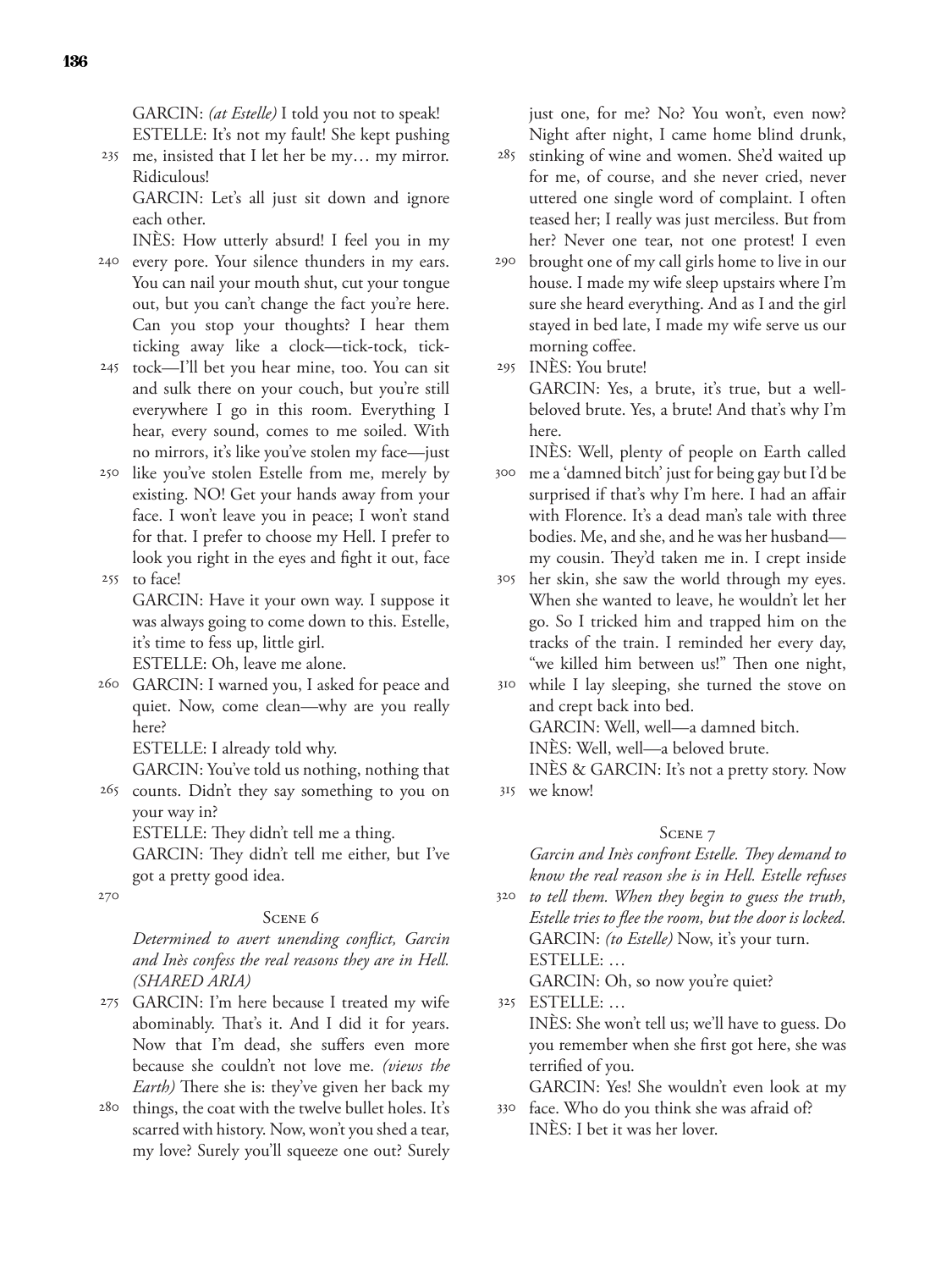GARCIN: Could be. But why would his face be a mess of gore like that?

- INÈS: (thinks) He must have loved her for 335 some reason. Then he couldn't handle it when she wouldn't leave her husband. GARCIN: Ah, that must be it! *(to Estelle)* He wasn't good enough for you, was he? And why
- not? Why wouldn't you run away with him? 340 Was he not handsome enough? INÈS: It's worse than that. I bet it was because he was poor!

GARCIN: Of course! And you wouldn't leave your husband. So he shot himself. 345

- INÈS: He's dead because of you! GARCIN: Because of you! INÈZ & GARCIN: Because of you! ESTELLE: *(shrieks, runs to the door, and tries to*
- *leave, but it is locked)* You're so hateful—both 350 of you.

### Scene 8

*Cornered, Estelle reveals the truth of her damnation. (ARIA)* 355

ESTELLE: My lover wasn't poor. He didn't say, "let's run away." He said he was in love. I laughed, though I knew I shouldn't. My lover wanted a child. I sure as hell didn't. That didn't

- stop one from coming, so we left the country for 360 a few months. At my husband's summer home, I had the baby. It was a girl; my lover was there when she was born. He was so pleased. I sure as hell wasn't. I found rope. I found the biggest
- rock. I took the baby and went to the balcony 365 overlooking the lake. *(she mimes throwing the child)* My lover shouted, tried to make me stop, but he couldn't. He sure as hell couldn't. We came back home. No one suspected a thing.
- Not even my husband, though I knew he 370 wouldn't. My lover wasn't the same; he never recovered. He just wandered around in a daze 'til he found his revolver and put it to his head. I knew he'd do it. It was so absurd! He wasn't
- 375 strong enough. He sure as hell wasn't. Sure as Hell.

### SCENE 9

*Estelle seeks comfort in Garcin's arms. He initially rejects her, but she convinces him to change*  380 *his mind. Enraged by this development, Inès intervenes to prevent their embrace.*

INÈS: Well, Garcin, now what? We've bared our souls, exposed the dark truths of our lives

and deaths. Isn't that what you wanted? So what's next? GARCIN: Next? *(thinks before answering)* I guess we're supposed to help each other. Maybe we're here together to save each other's souls. 385

INÈS: *(scoffs)* I don't need help from you. 390 Either of you.

ESTELLE: Please, Garcin, You can help me. GARCIN: You? After what you've told me, why would I even want to try? What could I possibly do? 395

ESTELLE: Take me in your arms, forgive me for what I've done. Hold me, love me. Or at least try to. And in return I'll love you.

GARCIN: What? Why would I want that from you? 400

ESTELLE: You do. You need me, I know you do. I see in your eyes how afraid you are. In life, you were afraid to fight. That's the real reason why you ran. With your wife, you were afraid

- to love. That's why you treated her like that. So let me love you, and you love me. Together, we'll be each others' saviors. I don't judge you, you're not a coward to me. Take me in your arms, kiss my lips. Forgive what I've done, and 405
- absolve yourself through me. 410 Garcin moves to embrace Estelle, but Inès interrupts them before they can kiss. INÈS: *(outraged)* No! I don't think so!
- SCENE 10 *Inès drives Estelle and Garcin apart. Garcin comes to understand that Estelle is not actually interested in him as a person and loses interest in her affections.* 415
- GARCIN: I should have known you'd object. 420 Your jealousy is so obvious. INÈS: What are the two of you going to do, really? Strip down and make love in front of me?
- ESTELLE: Why not? I used to undress in front 425 of my maid all the time. INÈS: *(grabs Garcin)* There's no way a coward like you could seriously do this. Not with me here, watching both of you every moment.
- GARCIN: *(shoves Inès away harshly)* Get off! 430 Don't make me hit you. You're really asking for it, you know.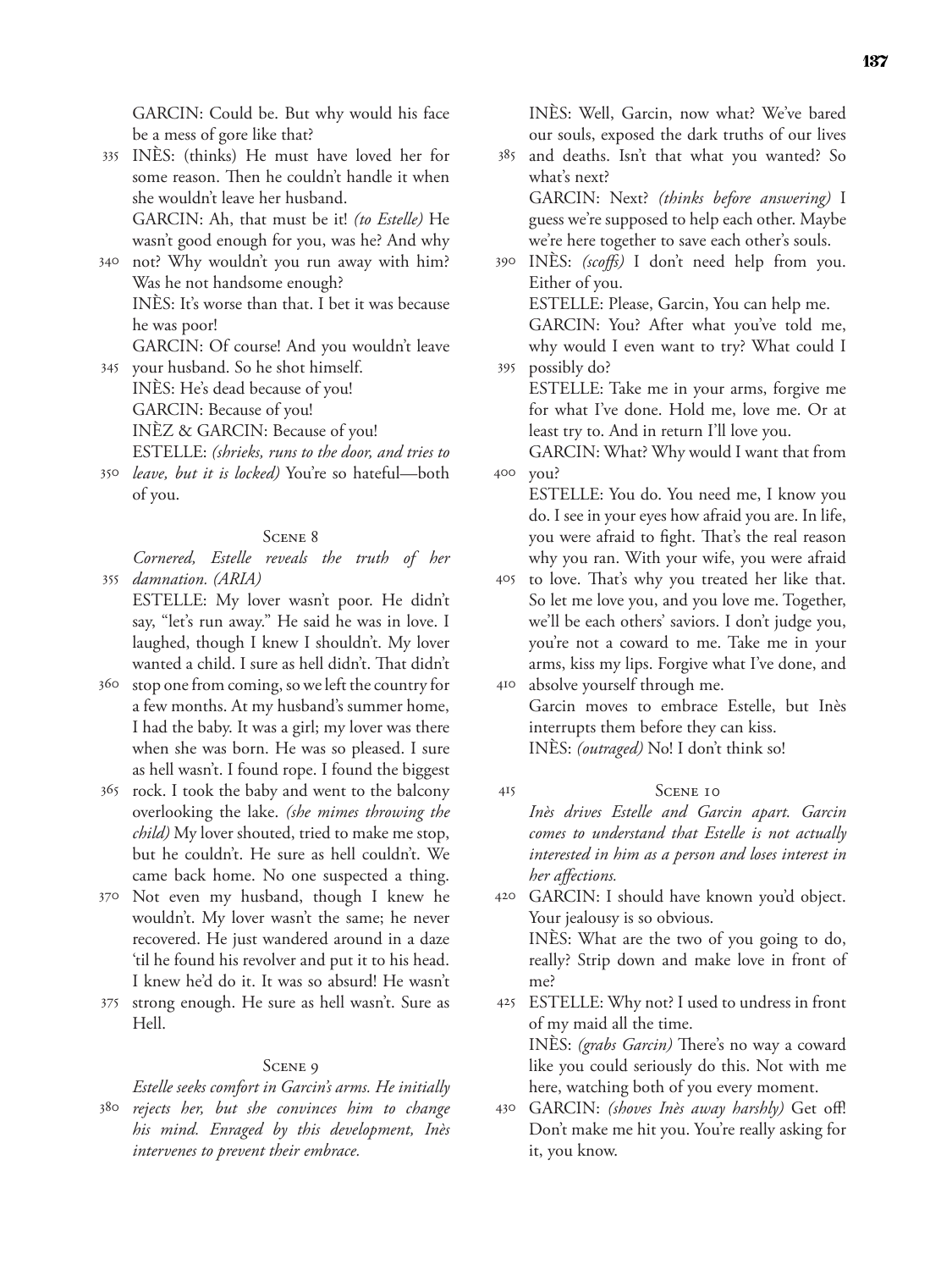INÈS: But it's all an act! She'll say anything to feed your ego and make you want her.

- ESTELLE: How dare you! 435 INÈS: An act, an act! Nothing but lies! ESTELLE: Hateful bitch! INÈS: She can't love you, Garcin, couldn't possibly. She doesn't care that you're a coward—
- nothing at all about who you are. You're nothing 440 but a prop to her, a thing to make desire her. ESTELLE: No!

INÈS: She needs your lust like she needs a mirror. She has no idea who she is unless a man is wanting her. And any man will do. 445

Estelle charges at Inès. They struggle, then break apart, neither having gotten the upper hand.

GARCIN: *(to Estelle)* It's true, isn't it? You don't want me, only my attention. 450

ESTELLE: It's not true. I love you. I need you. Why won't you trust that?

INÈS: Oh, you can trust that she needs a man. She'd tell you you were God himself if she

thought it would bring you under her spell. 455 GARCIN: *(to Estelle)* Is it true? ESTELLE: … GARCIN: *(looks back and forth from Inès to* 

*Estelle)* You disgust me—both of you.

460

### SCENE II

*Unable to endure any more torment, Garcin decides to leave. Estelle begs him not to go. Garcin wrestles with the locked door until it opens. But,* 

*instead of exiting, he decides instead to stay,*  465 *wanting to convince Inès that he is not a coward. She laughs at his folly.* GARCIN: *(approaches the door)*

ESTELLE: What are you doing?

- GARCIN: I'm leaving. 470 INÈS: The door's locked. GARCIN: *(bellows)* I'll make them open it! *(begins wrestling with the door)* ESTELLE: No, please don't go!
- GARCIN: *(rings the doorbell, but it does not*  475 *sound)* ESTELLE: Don't leave me here alone with her. INÈS: Would that be so bad? Just the two of us with this room to ourselves?
- GARCIN: *(bangs on the door)* Open up! 480 ESTELLE: If you leave, I'm going too. INÈS: What?!

GARCIN: *(continues banging on the door)*  Open! Open, damn you!

Suddenly, the door opens! Shocked beyond words, the three confront in silence the open door and dark hallway beyond it. INÈS: Well, Garcin? Now's your chance. Walk 485

out of here, face the unknown. Take charge of 490 your destiny.

GARCIN: No. INÈS: *(laughs at Garcin)* And what about you, Estelle? You're free to go. ESTELLE: *(at Garcin)* But why? Why not go?

Why do you stay? Because of me? 495 GARCIN: No, because of her. *(closes the door and turns to Inès)* Do you think I'm a coward? INÈS: There is no doubt in my mind that you are.

GARCIN: Then I'll prove to you I'm not. And 500 that is how I will get my absolution. INÈS: *(laughs at Garcin again)* You imbecile. You have literally just proven otherwise! You made such a big show of wanting to leave. Yet

when the moment came, you couldn't find the 505 courage to go. You'd rather stay here with us, the devils you know, for all eternity than face the unknown of that bland hallway. You're so afraid of it that you'd rather put yourself at my mercy! 510

### SCENE 12

*Estelle again offers herself to Garcin. He declines and becomes philosophical. Estelle attempts to* 

*murder Inès who laughs at her. The three resign*  515 *themselves to the inevitable conclusion: they will spend eternity torturing each other.* GARCIN: I can't get away from you, can I?

INÈS: None of us can; none of us will ever be

without the other two. 520

GARCIN: If only I could sleep, then I'd have some peace.

INÈS: You never will; night will never come.

ESTELLE: Garcin, ignore her. Come, be with me, let her be consumed by jealousy. 525

GARCIN: I can't. I can't touch you with her staring at us the whole time.

ESTELLE: She's nothing, nothing but mirroreyes reflecting our love. Forget her.

GARCIN: Mirrors? 530 INÈS: *(to Garcin)* You can't leave, you can't make love, you can only be here under my